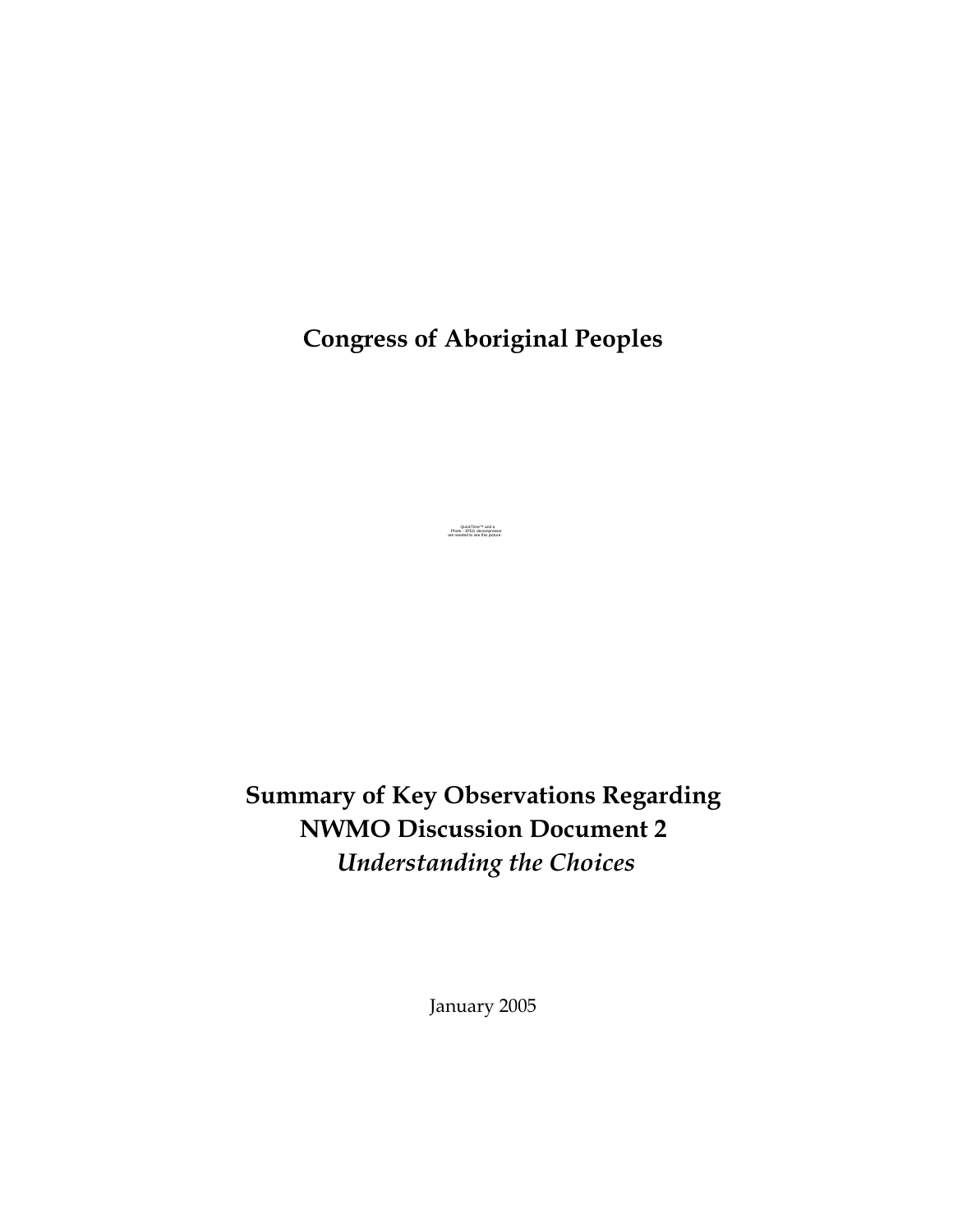# *Understanding the Choices -*  **The Future Management of Canada's Used Nuclear Fuel**

*Nuclear Waste Management Organization (NWMO) Discussion Document 2* 

#### *Overview*

*Understanding the Choices,* NWMO'*s* Discussion Document 2, is an examination of values and priorities of mainstream Canadians. The report uses the results of this work to build a framework to assess and compare management approaches for Canada's nuclear fuel waste. In this report, all references to Aboriginal peoples and their values were inputted without comment from Aboriginal people.

Under the agreement between the Congress of Aboriginal Peoples (CAP) and the NWMO, we are providing a summary of key observations regarding this document. Since the Aboriginal content of this document represents only NWMO's interpretation of where Aboriginal concerns, priorities and values may lie, it has a fundamental limitation. There are numerous overt difficulties for Aboriginal peoples with this document because of the lack of a consultation process, and the information vacuum that exists for Aboriginal participants. The structure and content of the document does not properly position the Aboriginal component in the overall context of the issue. It is not respectful of Aboriginal cultures, languages and consultative processes, which had been called for by Blair Seaborn. In the 1998 Federal Environmental Assessment and Review Process, he summarized the principle messages that had come from Aboriginal participants:

- Neither the proponent nor the Panel had consulted Aboriginal people in an appropriate manner that respected their culture, languages and consultative processes. This must be done if there is to be any chance of meaningful Aboriginal participation in solving the nuclear waste problem.
- Aboriginal people have not been given the time or opportunity, in their own languages and in their own way, to study and understand the proposals for deep geological disposal. From their present understanding, it appeared to many participants that the concept strongly conflicted with their deeply held beliefs about humankind's relationship with and responsibility to Mother Earth, as well as with their sense of responsibility for the welfare of the traditional next seven generations.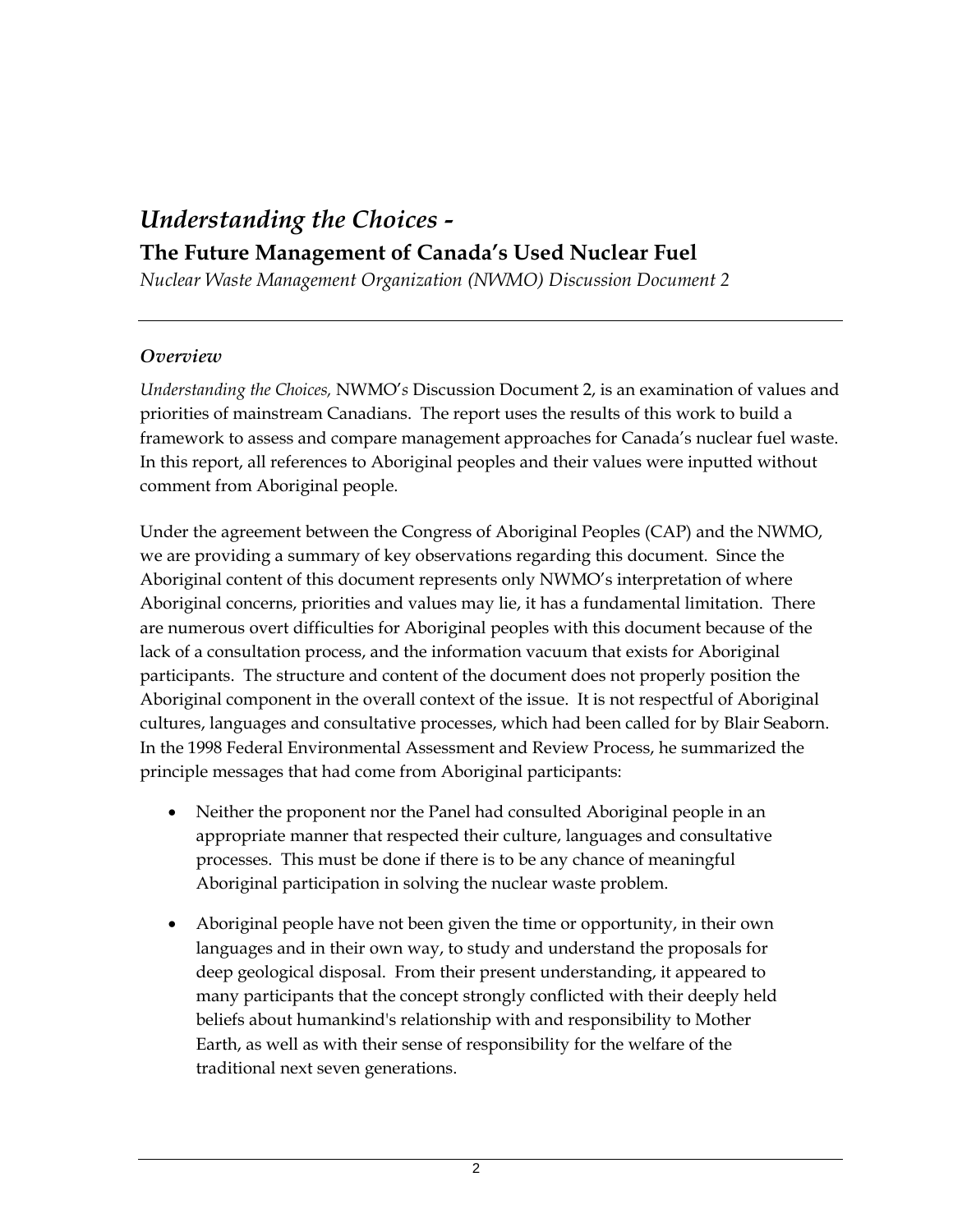- Most Aboriginal participants did not have great confidence in the current proposals of science and technology to manage nuclear fuel wastes safely, in part because these proposals do not incorporate traditional knowledge.
- There was little confidence that the principle of voluntarism and a community's right to refuse a facility would apply to Aboriginal people. The decision-making process proposed did not fit with their traditions and culture and did not correspond with the Aboriginal view of community. Their suspicion in this regard was heightened by the past history of broken promises and broken agreements in dealings with non-native people and governments.
- Aboriginal people have not shared proportionately in the economic prosperity of other Canadians and they feel they should not be forced to accept the waste products from the industrialized economy. They doubted that they would derive any significant benefit from agreeing to accept a facility.

The overall effect of *Understanding the Choices* is a minimization of Aboriginal rights and interests in the nuclear fuel waste issue. This document does little to alleviate the mistrust and unease that exists between Aboriginal peoples and the nuclear industry. High-level radioactive waste represents an important policy issue with many immediate and long-term questions. We will not jeopardize future generations by supporting imprudent policies of today.

#### Foreword

# *Paragraph 1*

We are informed that NWMO has been "…*trying to better understand the choices available to society for the management of used nuclear fuel over the long term."* This sentence creates the impression that through the NWMO, the nuclear industry is undertaking this work on its own, rather than being compelled by the *Nuclear Fuel Waste Act* (*NFW Act*). The word management is used in NWMO's corporate name and repeated often throughout all of NWMO's communication materials. How accurate is the word "management" when dealing with radioactive waste in perpetuity? What assumptions are being made? NWMO's thinking is described as *"evolving;"* however, it continues to promote Atomic Energy of Canada Limited's deep geological repository concept despite findings by the Seaborn Panel that it had not been demonstrated to be safe and acceptable and had serious technical deficiencies.

# *Paragraph 2*

NWMO admits that it is impossible to know the future "*perfectly."* This is an admission of the fragility of our human ability to predict the future, and devise science-based solutions that need to work for many thousands of years. Before moving on from this particular point, a reasonable person would ask: Why are we continuing to produce such hazardous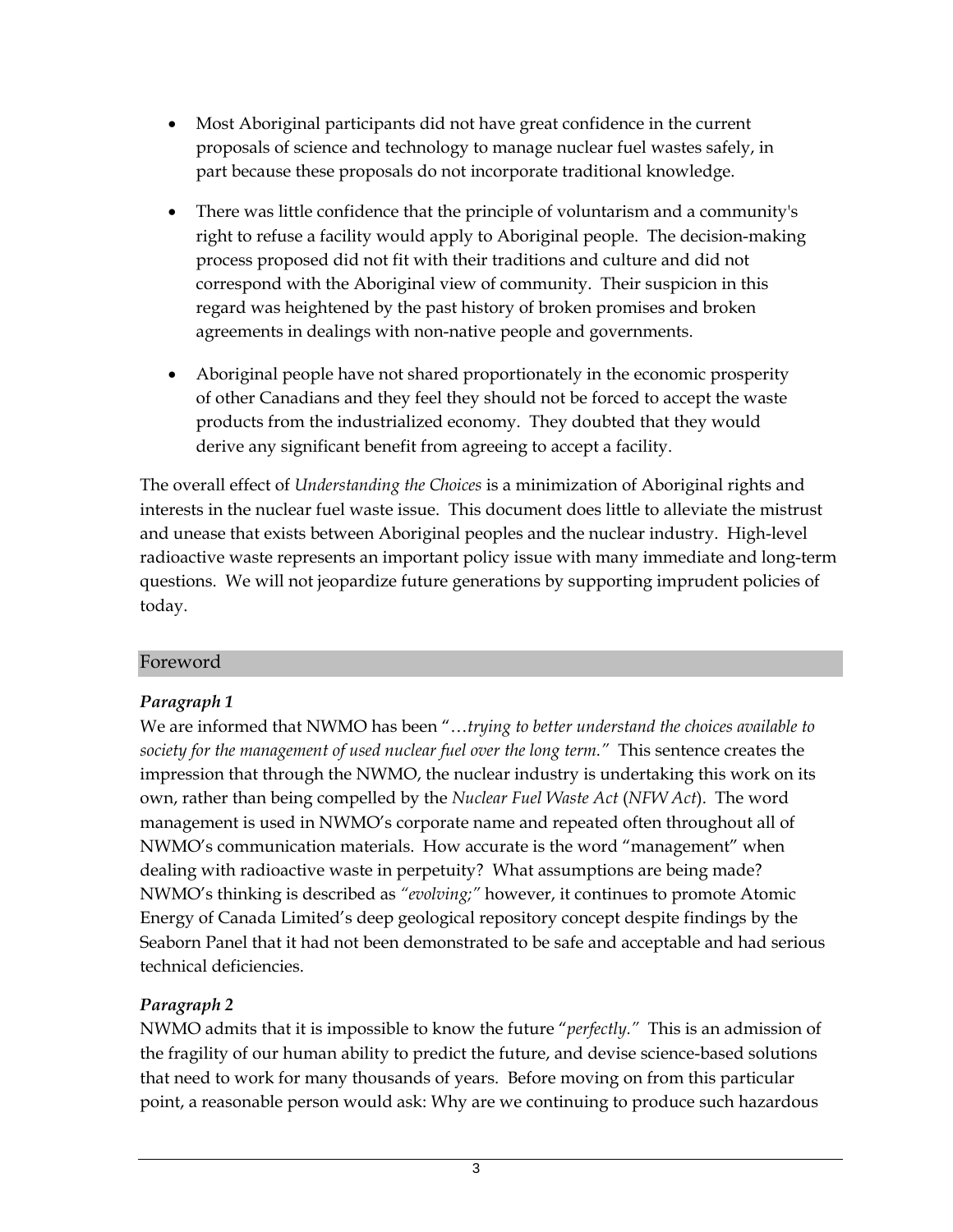materials when we lack the ability to take care of them into the future? Why has Canada taken so long to come to grips with this issue since we have been producing nuclear waste since 1945? There seems to be an assumption that because we need to take action on the current radioactive waste, it is somehow acceptable to continue producing more nuclear fuel waste. We are not sure what it means to "…*move beyond conventional wisdom."* Isn't the entire NWMO approach based on current scientific thinking? Why would we want to take this leap into an unknown area of science?

#### *Paragraph 3*

One of the assumptions influencing the NWMO study plan includes "…*the wisdom of an* [a] *holistic systems approach to analysis*." What is this holistic systems approach to analysis? Is this a reference to the Aboriginal holistic approach?

#### *Paragraph 4*

 "…*exquisite logic of an analytical process alone may not be convincing.*"This statement makes the assumption that there is some analytical process underway that stands a chance at being proven to be safe. This paragraph also introduces the concept of *"degrees of confidence.*" What does this mean? What degree of confidence would be appropriate?

# *Paragraph 5*

Reference is made to those citizens who have taken the time to respond to NWMO's National Citizens' Dialogue. Why would a dialogue be restricted only to those citizens who take the trouble to understand the issue? The process needs to be broader such as the one used in Sweden where a referendum process was employed.

# *Paragraph 6*

NWMO refers to "…*the imperative of a comprehensive, integrative systems view."* What is this type of system? It is hard to imagine Aboriginal traditional knowledge being part of such a system.

# *Paragraph 7*

Aboriginal peoples did not participate on the Assessment Team and were not involved in the Roundtable on Ethics. Any analytical work completed was seriously lacking an Aboriginal component.

# *Paragraph 9*

NWMO states that "*There is much work yet to be done before we can recommend a preferred approach and comprehensive strategy*." There is no recognition of the failure of this process to consult with Aboriginal peoples. No plan is mentioned regarding how this can be undertaken by November 2005.

# *Paragraph 10*

NWMO refers to "*The voices of the public and the analysis of experts… "* The Aboriginal gap in the process is obvious.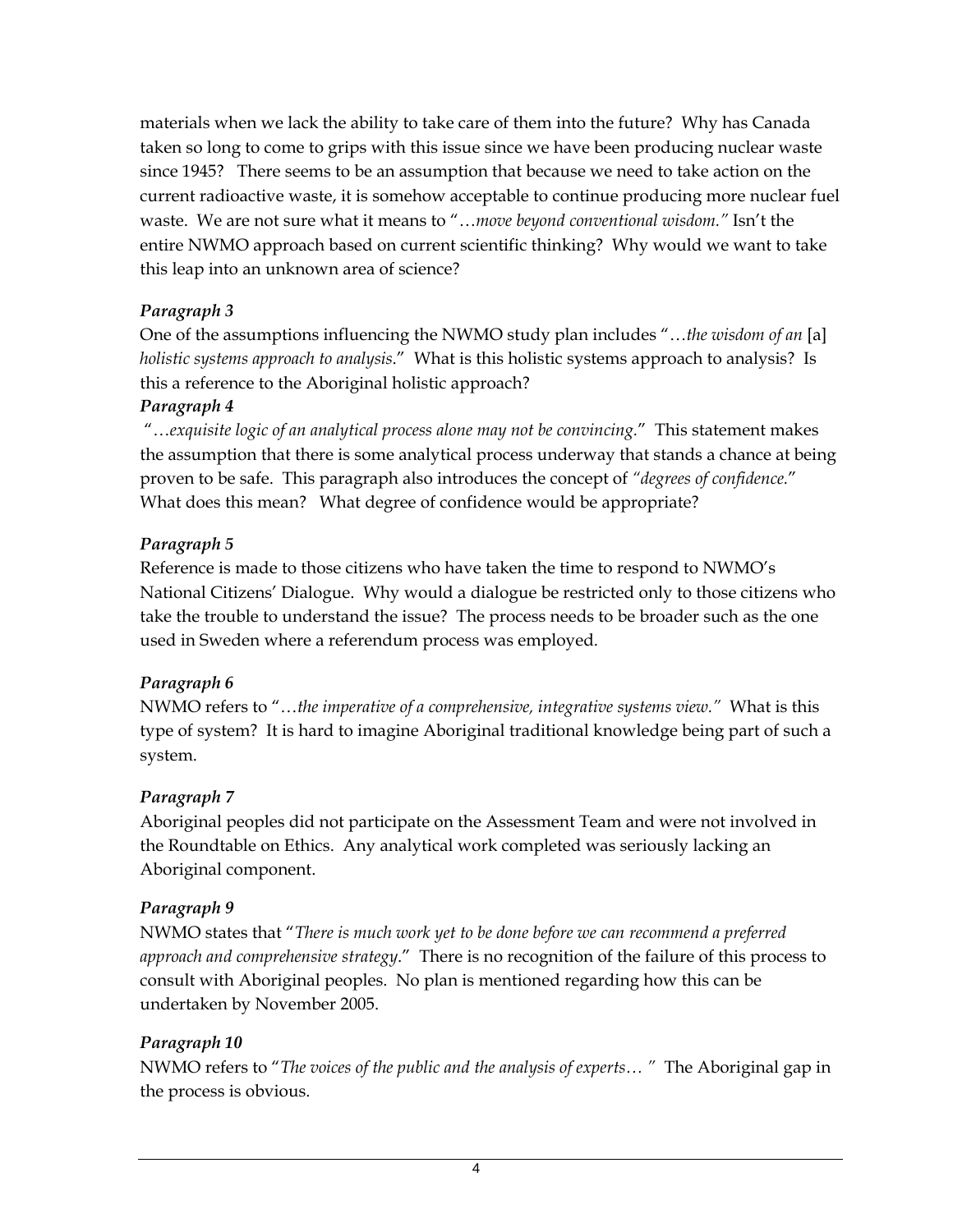#### Executive Summary

#### *Page 5 – Understanding Canadian Values*

The second bullet states "*Our initial dialogue with aboriginal peoples has identified the principles inherent in Aboriginal Traditional Knowledge."* This is an exaggeration of the work undertaken at the NWMO workshop on Aboriginal traditional knowledge held in Saskatoon in September 2003. On page 22, the work is more accurately described as providing "…*some preliminary insights into the principles."*

#### *Table E-2 What Needs To Be Considered? The Assessment Framework*

The Assessment Framework states that the *Citizen Values* and *Ethical Principles* were drawn from amongst other things, Aboriginal traditional knowledge. How this took place is unclear. As indicated above, NWMO undertook a workshop on Aboriginal traditional knowledge but this was only a cursory approach. The Assessment Team included no Aboriginal participation. It's unacceptable to create a framework claiming that it includes Aboriginal traditional knowledge without any genuine process with Aboriginal peoples. *Under Citizen Values* and *Ethical Principles*, it is not clear how the relationship will be established with Aboriginal peoples.

# PART 1 – FOUNDATIONS OF THE ASSESSMENT

Chapter 2 – Understanding Canadian Values

# *Aboriginal Views and Perspectives – Pages 21 - 22*

This section deals with Aboriginal views and perspectives. It is confusing because certain paragraphs deal with what NWMO believes in relation to Aboriginal issues, while others report on what was said by Aboriginal participants. NWMO's views on engaging with Aboriginal peoples should have been in a separate section.

# *Paragraph 1*

*"The views and perspectives of aboriginal people are important to our study.*" The NWMO study needs to take into consideration more than simply the views and perspectives of Aboriginal people. Aboriginal ways of life are protected by constitutionally based Aboriginal title, Aboriginal and Treaty Rights, and by preferential rights of access to traditional Aboriginal territories. These Aboriginal issues need to be expressed in any process that attempts to understand the choices.

# *Paragraph 2*

The NWMO states that it is required to consult with Aboriginal peoples as stated in the *NFW Act*. The process that is taking place with CAP is not a "consultation." The Seaborn Panel was clear on how a consultation with Aboriginal peoples should unfold.

# *Paragraph 3*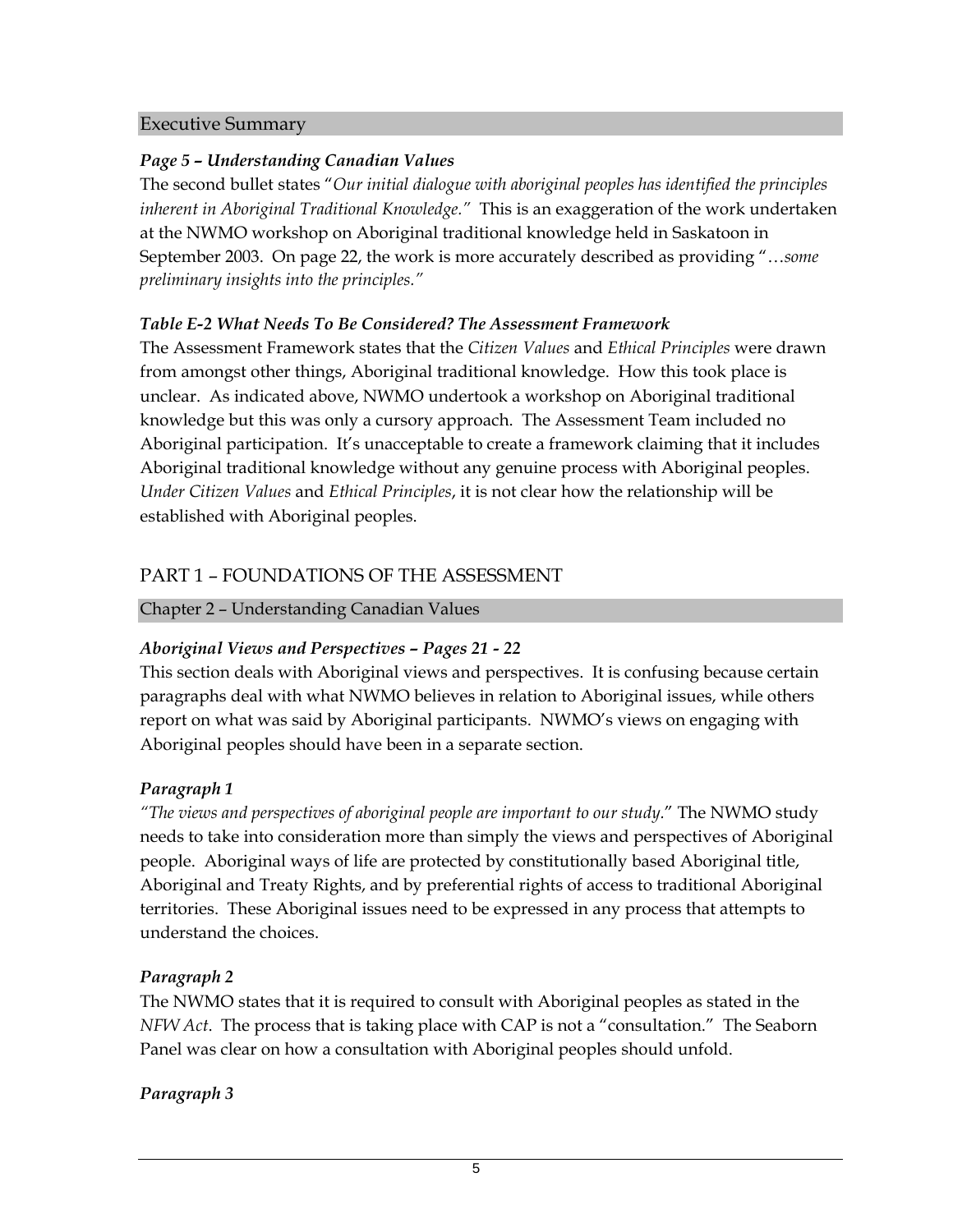"*We continue to seek to learn from aboriginal people how best to bring this knowledge and insight to the study."* The statements in this paragraph are not persuasive because *Understanding the Choices* does not reflect Aboriginal knowledge or Aboriginal views and perspectives.

# *Paragraph 4*

Aboriginal people are referred to as "*stewards of the land."* The notion of stewardship is an Anglo-Saxon concept; Aboriginal relationship with and responsibility to Mother Earth is a much deeper and spiritual concept.

# *Paragraph 6*

NWMO indicates that it has entered into "*collaborative arrangements"* with various Aboriginal organizations. The negative word *"collaborative"* does not reflect the relationship that CAP views itself as having with the NWMO. This paragraph goes on to say that NWMO is working with the three Aboriginal peoples of Canada "*Inuit, First Nations and Metis people*." According to the Constitution Act of Canada s.35 (2) the Aboriginal peoples of Canada are the Indian, Inuit and Métis peoples of Canada. CAP represents non-status Indians, status Indians living off-reserve, and Métis. NWMO states, *"In these collaborations, the dialogues are designed and executed by aboriginal people…"* The difficulty with this statement is that NWMO funding has determined the extent of the dialogue activity that we can undertake.

# *Paragraph 7 & 8*

NWMO indicates that in regard to each aspect of its work, Aboriginal insight and perspectives are factored in; however, how this was done is not clear. It is apparent through the Assessment Team that non-Aboriginal people decided where Aboriginal points of view may be included. We are also told that Aboriginal individuals were engaged in various parts of the mainstream dialogue sessions. From a practical perspective, this activity could not be considered as adequate.

# *Inset window – page 22*

*Honour* - NWMO states that wisdom can be garnered from speaking to elders in both Aboriginal and non-Aboriginal communities. Why are mainstream elders and their potential contribution being discussed in a section devoted to Aboriginal views and perspectives?

*Respect* - the Aboriginal concept of respect is narrowed to "…*the opinions and suggestions of all who take the time to provide insight into the process."* The Aboriginal concept of respect is much broader than how it is presented by NWMO.

*Transparency -* the notion of transparency is reduced to the producer of the problem suggesting a solution. Transparency is a broader and more active component of the process than simply suggesting a solution.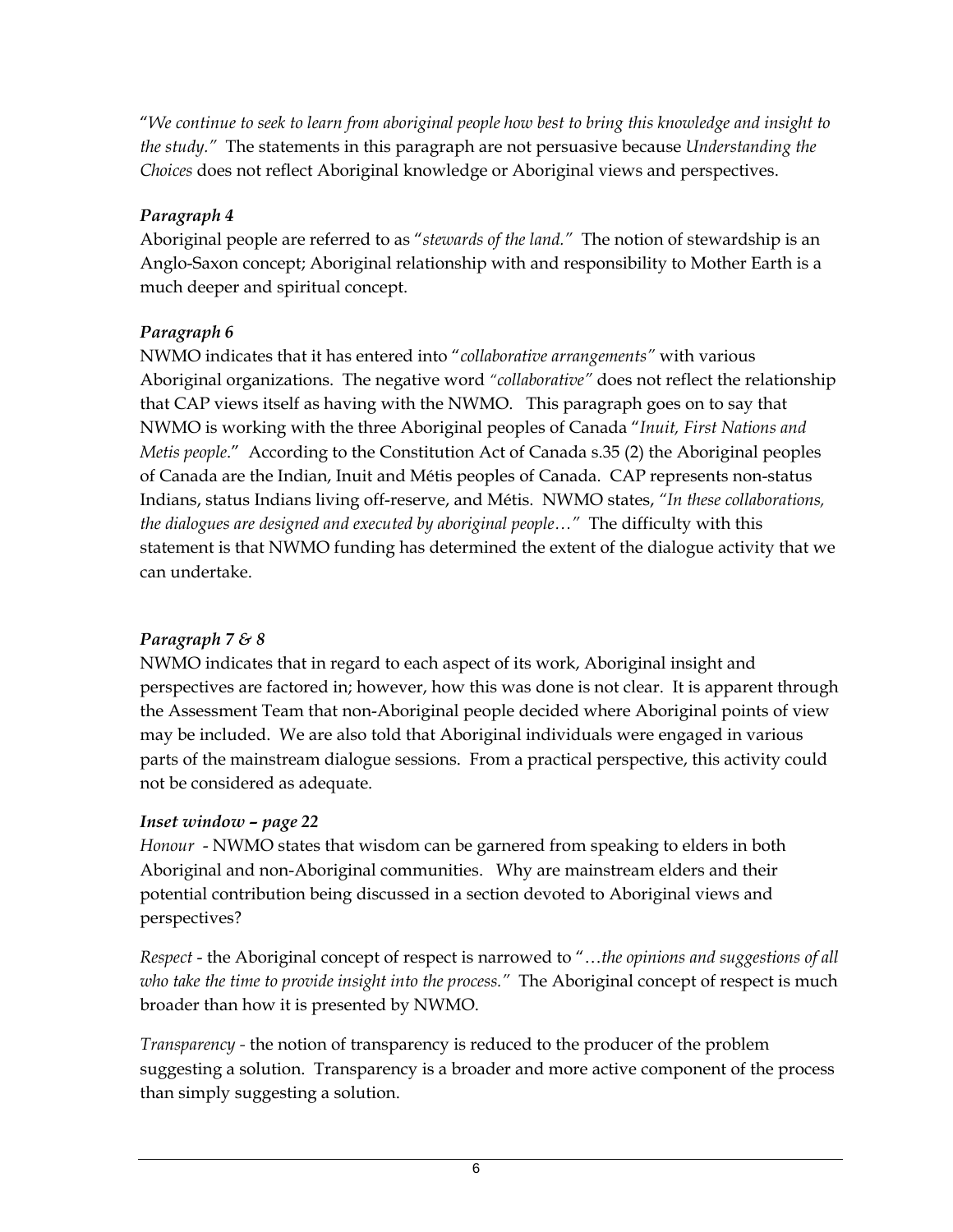*Accountability* - the idea of accountability to Aboriginal peoples completely disappears and is interpreted as a concept where those responsible are held to high account by the public. This is a minimalist view of accountability and does not specifically include Aboriginal peoples.

The final paragraph states, *"The seven generation teachings, and its inherent consideration* of *impacts many generations out, has greatly influenced the NWMO study process."* Given the Aboriginal content in *Understanding the Choices*, *"greatly influenced"* is an exaggeration. Seven generations does not cover the scope of time involved with the storage of nuclear fuel waste.

#### **Chapter 3 / Reporting Back**

#### *Table 3-2 An Analytical Framework: Ten Key Questions*

Q-3 Aboriginal Values – *"Have aboriginal perspectives and insights formed the direction and influenced the development of the management approach?"* The analytical framework that was introduced in *Asking the Right Questions*, NWMO's Discussion Document 1, does not properly represent our Aboriginal and treaty rights in the nuclear fuel waste issue. The absence of reference to the protection and upholding of Aboriginal and treaty rights raises serious questions concerning the NWMO process.

On page 31, NWMO reports that "…*the ten key questions are both comprehensive and appropriate."* This may have been the view of "*Interested Canadians*" but would not be the view of the CAP constituency. There is no reference to what Aboriginal peoples might think of this analytical framework. From CAPs perspective, putting Aboriginal values into one box of the analytical framework is a misunderstanding of how Aboriginal traditional knowledge should be involved in the process.

Also on page 31, the views of interested Canadians are listed regarding how the analytical framework should be applied. Several of the selected views are clearly biased. For example, the fourth bullet in the copy states*: "…our knowledge and understanding will improve over time."* On what basis is this projection made? This type of thinking reflects 19<sup>th</sup> century views on the inevitability of human progress. In bullet ten, the one-sided view is put forward *"…that any management approach should allow science the flexibility to develop new solutions that could then be applied to old waste…"* The slanted view that sometime in the future, nuclear fuel waste could be of value to human beings, dilutes the present reality that radioactive nuclear fuel waste is a complex, intractable and acute technical problem.

# *Background Papers*

In this section, we learn about the number of background papers produced in the process to date. What is immediately obvious is the lack of background papers dealing with Aboriginal and treaty rights in regard to this issue.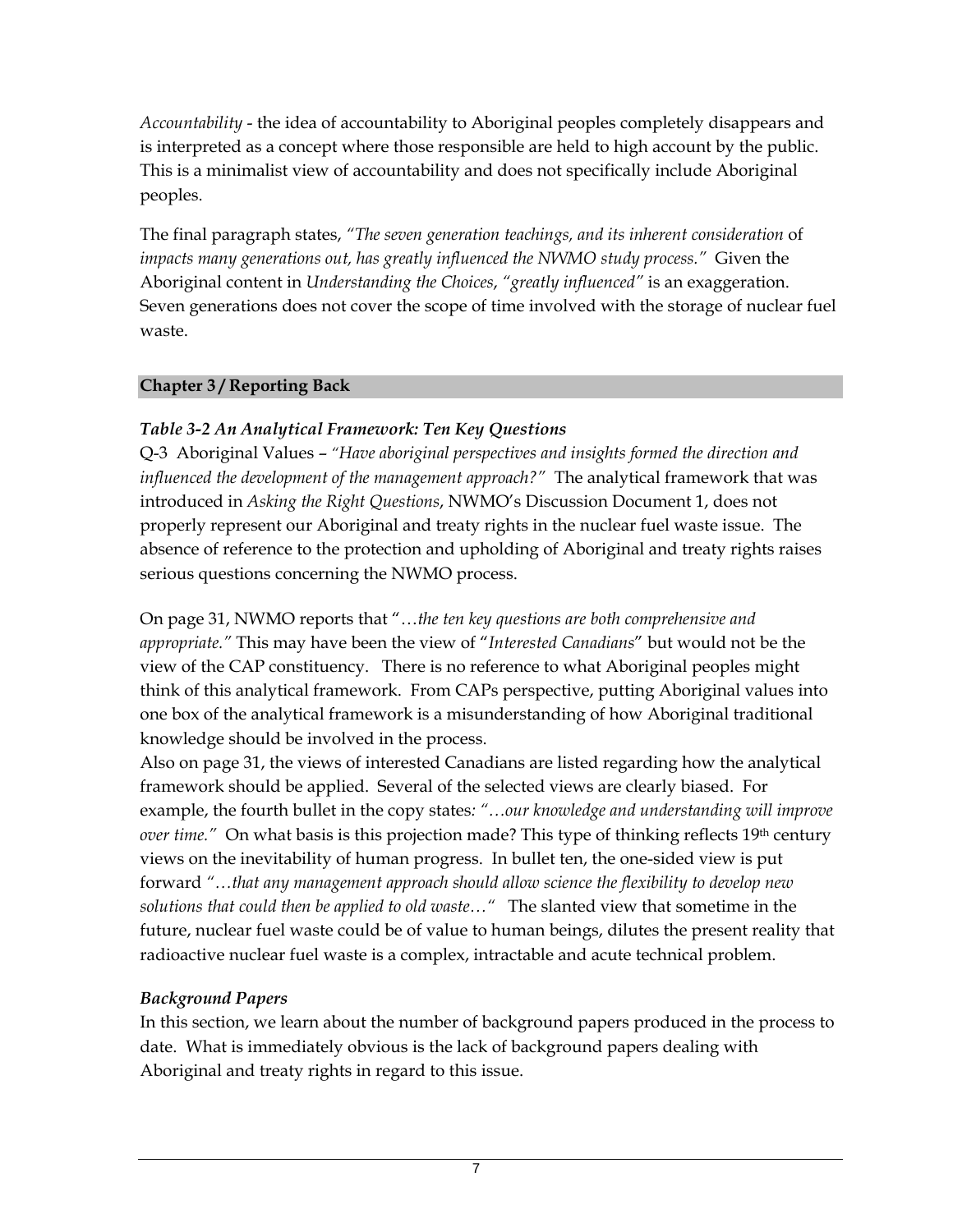#### **Chapter 4 / Choosing and Describing An Assessment Approach**

This chapter deals with the choosing and describing of an assessment approach. The Assessment Team was a multi-disciplinary group; however, it had no Aboriginal members. Aboriginal concerns were not listed among the criteria used by NWMO to select these individuals:

"*Their diverse expertise, both technical and non-technical, ranging from environmental assessment and risk management to economic, financial and policy analysis, was instrumental in achieving a comprehensive comparative assessment."*

This team was to help with the*"…task of undertaking a rigorous comparative analysis of alternative management approaches…"* Despite not having any Aboriginal members, the team made references to Aboriginal values, and how these values would be plotted against the ten questions posed in NWMO's *Asking the Right Questions*. This process is unacceptable to CAP, and symbolic of NWMO's failure to properly engage with Aboriginal peoples.

#### *Reprocessing, Partitioning and Transmutation*

On page 40, the brief description of the reprocessing option is less than candid. There is no mention of the following:

- that reprocessing entails the separation of plutonium from other radioactive waste products in irradiated nuclear fuel after solid fuel bundles have been chopped up and dissolved in acid;
- that production and storage of separated plutonium poses the highest security risk in the entire nuclear enterprise;
- that residual radioactive wastes from reprocessing include large volumes of highly toxic wastes in the form of corrosive radioactive liquids;
- that research on packaging post-reprocessing waste was carried out by Atomic Energy of Canada Limited at the Whiteshell Nuclear Research Establishment in Manitoba in the 1980's;
- that reprocessing of irradiated fuel for the purpose of separating plutonium was carried out on a pilot scale in Canada in the 1940's and early 50's;
- that in the 1970's, AECL advocated routine reprocessing of irradiated CANDU fuel on the same site as any proposed geologic repository; and
- that the Ontario Royal Commission on Electric Power Planning explicitly recommended in 1978 that centralized storage of irradiated nuclear fuel not be allowed because it would "presuppose" the reprocessing option -- an option which the Royal Commission recommended against.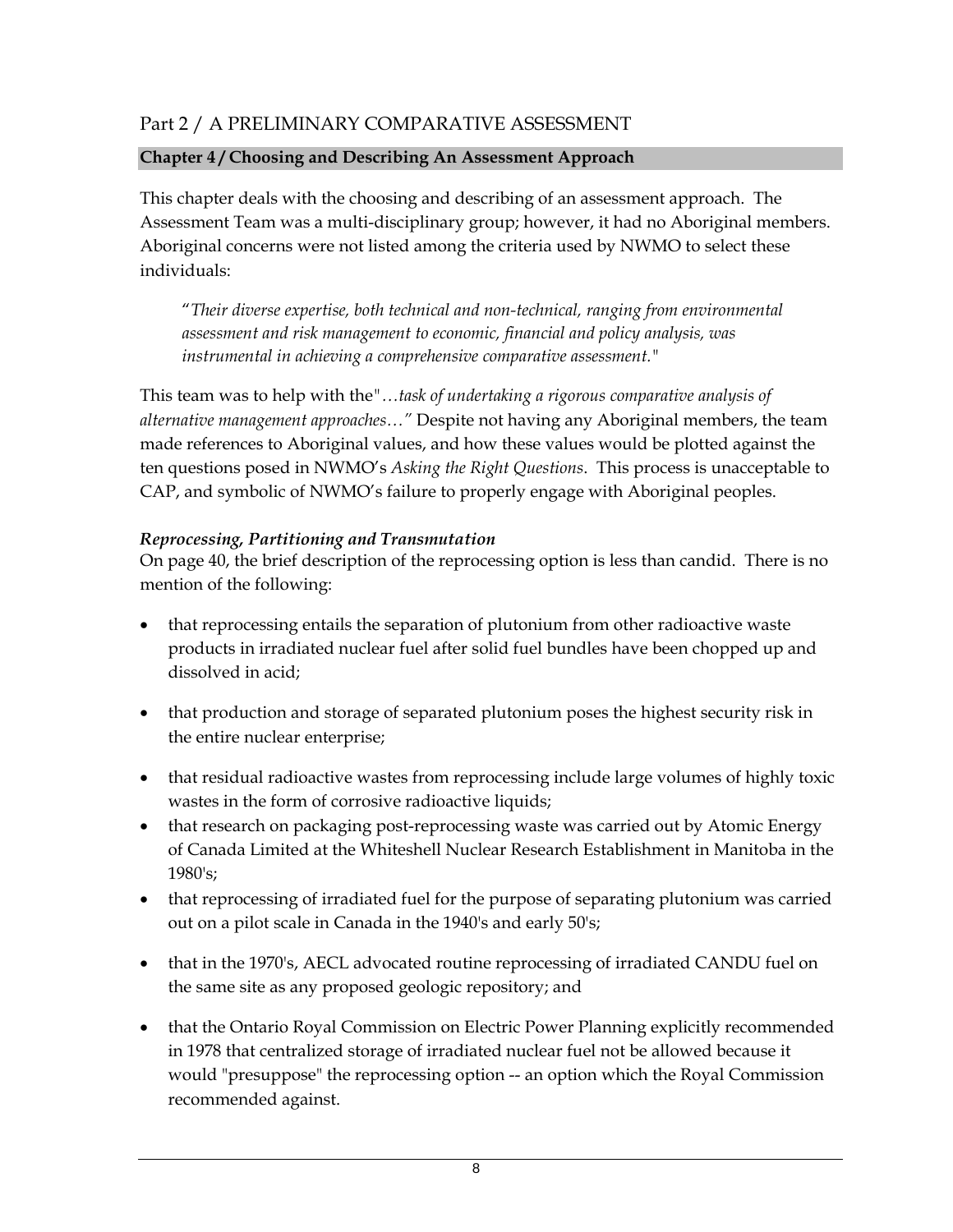On page 40, NWMO states as a negative feature of reprocessing that *"…it separates out weapons usable material in the course of the process."* It is not made clear that this is the purpose of reprocessing -- to separate out fissile material which can be used as fuel for nuclear reactors and can also be used as nuclear explosive in nuclear weapon. The production of separated fissile material is not an accidental or unwanted result of reprocessing, but the principal objective.

NWMO states that reprocessing is *"…considered to be highly unlikely for Canada"* without reporting more accurately that other countries, notably the United States, have made it illegal to reprocess irradiated nuclear fuel. Under the U.S. *Nuclear Waste Policy Act* (1982), a ban exists on the commercial reprocessing of spent nuclear fuel due to the grave security risks associated with that option. In Canada, this raises the question as to why we have not followed the American ban. In its 1978 agreement with the Government of Ontario, not only did the Government of Canada fail to ban this option, they explicitly kept the reprocessing option open.

Reprocessing is referenced on the first page of the Overview section of AECL's 1993 Environmental Assessment Document, which was submitted to the Seaborn Panel for public review:

"If used fuel were reprocessed, the most radioactive material that remained (the high-level waste) would be solidified. The term 'nuclear fuel waste,' as used in this document, refers to either the used fuel, if it is not to be reprocessed, or the solidified high-level waste from reprocessing." (AECL-10711 COG-93-1)

The fact that reprocessing has played an important role in the history of Canada's nuclear industry is not referenced in *Understanding the Choices*. This issue was explicitly included in AECL's previous documentation on the subject of geological repositories, and was singled out by the Ontario Royal Commission in relation to centralized storage. This raises questions as to why this past history of reprocessing was not referenced in *Understanding the Choices*.

This section of the report also does not discuss the negative effects that a plutonium extraction plant could have on the environment, Aboriginal peoples, the health and safety of workers and the public, as well as security risks. These considerations would be of significant importance for Aboriginal peoples living near a potential host community or region.

On page 40, the report indicates several reasons why reprocessing was considered *"highly unlikely"* in Canada. In the 1970s, AECL was promoting the idea of building a multi-billion dollar nuclear fuel cycle centre. This centre was viewed as combining the functions of reprocessing irradiated nuclear fuel to obtain separated plutonium, and preparing the residual radioactive wastes for burial in a geological repository.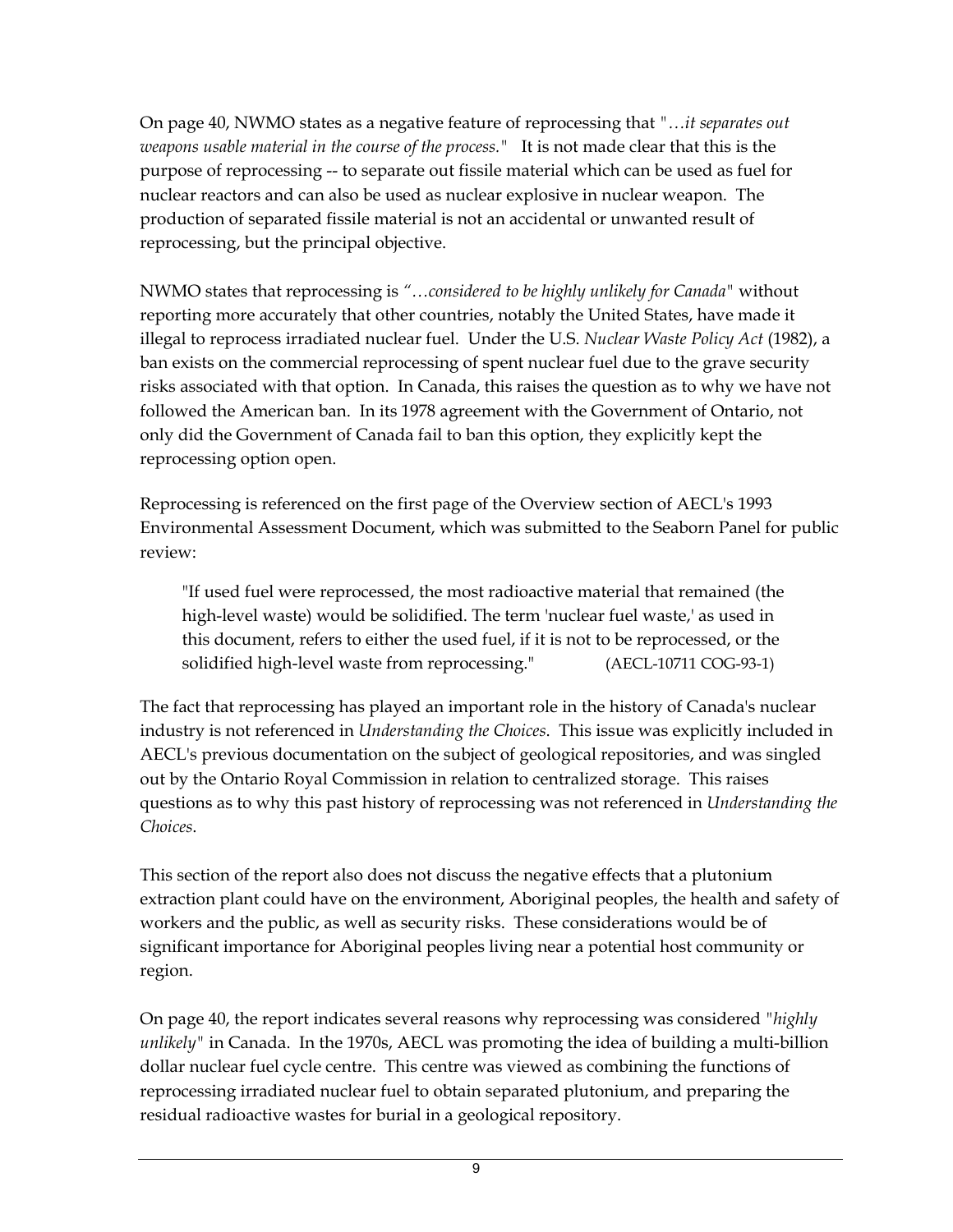In 1977, AECL hosted a seminar in Ottawa to inform senior civil servants about the reprocessing option for irradiated nuclear fuel. The idea of a publicly funded Nuclear Fuel Cycle Centre was the sole item on the agenda. At that time, the Chairman of AECL, Ross Campbell, opened the meeting by saying:

"We would not have asked you to set aside a whole day if we had not considered the subject matter -- the proposed Canadian fuel cycle program and the associated question of waste management -- to be both important for Canada's energy future and urgent.... The separation and use of plutonium would be a long-range job requiring careful planning and research.... We are already late in starting to bring this new energy source on stream in the critical last decade of this century, when real shortages of energy will appear."

At the conclusion of the seminar, John Foster, former President of AECL, stated:

"I have not said much about the waste disposal aspect. This is not because it is not important -- it is extremely important; but it is a part of the total program. It cannot be dissociated from the fuel cycle program.... Admittedly a positive decision with respect to the back end of the fuel cycle, today, takes a certain amount of guts because authorities all over the world are proceeding with understandable caution in the face of the bad name undeservedly attached to.... But plutonium is an extremely useful material and we will be dealing in it."

The main themes of the 1977 AECL seminar were that it would be a mistake to bury irradiated fuel without first separating out the plutonium, and any site for a geological repository should be considered as a site for a reprocessing plant. This concept was repeated in AECL's 1993 Environmental Assessment documents:

"If retrieval was intended to provide used fuel for future reprocessing and recycling, it would be desirable to select a site for centralized storage and disposal that was also suitable for a reprocessing facility."

(AECL-10711 COG-93-1, page 333 )

In 2005, the use of plutonium fuel referred to as MOX, and other advanced fuel cycles remain an important part of AECL's research and development priorities. They still pursue numerous activities that are predicated on the eventual reprocessing of irradiated nuclear fuel.

#### *Description of Methods Selected for Review*

Under the *Nuclear Fuel Waste Act*, NWMO is required to assess three management options. Each of the following methods must be the sole basis of at least one approach:

a) storage at nuclear reactor sites;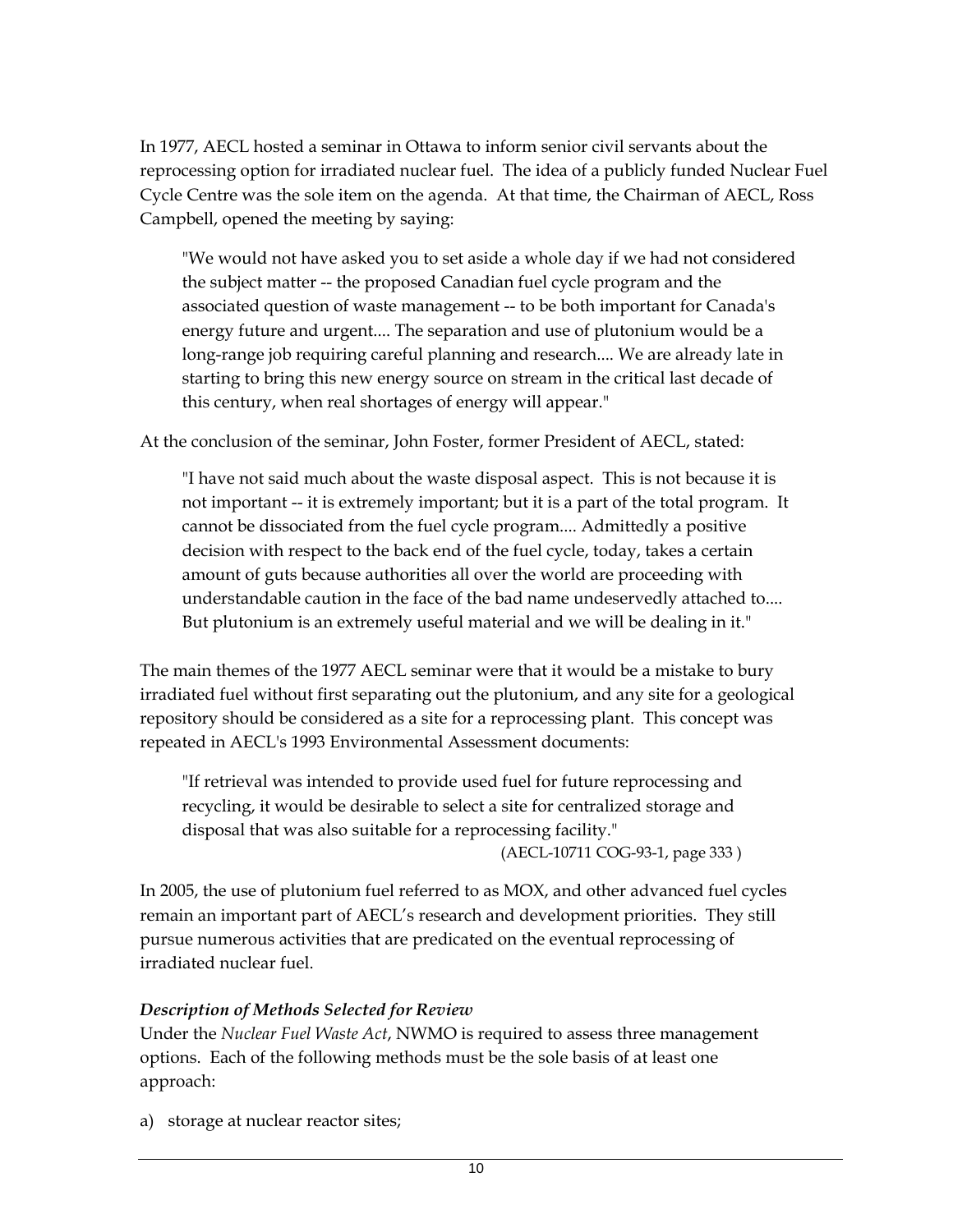- b) centralized storage, either above or below ground; and
- c) deep geological disposal in the Canadian Shield, based on the concept described by Atomic Energy of Canada Limited in the *Environmental Impact Statement on the Concept for Disposal of Canada's Nuclear Fuel Waste* and taking into account the views of the environmental assessment panel set out in the *Report of the Nuclear Fuel Waste Management and Disposal Concept Environmental Assessment Panel* dated February 1998.

We do not view these methods as being options since: a) is simply the status quo; b) is a derivative of a); and c) involves a) because there is a continuation of storage at reactor sites. When evaluating the management options, the Assessment Team did not use their objectives in similar ways, resulting in a broad range of performance value scores.

# *Table 4-3 General Timeline and Institutional Considerations*

There are no references in this table to Aboriginal peoples or their interests and treaty rights. Within this table is a heading *"Beyond next couple of hundred years and ongoing."* The casual reference to the next 200 years does not build confidence. The assumptions that lie behind the institutional considerations are not referenced and no contingencies are offered.

# *Figure 4-4 Objectives Hierarchy*

There are no Aboriginal objectives contained in this chart. Aboriginal values that were expressed in question #3 of the original ten questions, disappeared when the objectives hierarchy was assembled by the Assessment Team. This is another example of how Aboriginal rights and interests are not properly presented in *Understanding the Choices.* 

# *Figure 4-5 Elements of the Objectives Hierarchy Plotted Against the Original Ten Questions*

This figure reveals how Aboriginal values were subsumed into the eight objectives. It is not clear how the Assessment Team thought that Aboriginal values would be reflected in the process. By describing Aboriginal values as *"perspectives and insights"* the effect was to diminish and minimalize the role of Aboriginal traditional knowledge.

# *Period 1 - from the present until 175 years from now*

This paragraph states that *"This period* [175 years] *roughly corresponds to the 'seven generations' used by Canadian aboriginal peoples as the timeframe within which each generation should plan. Any succeeding generation would have six generations to learn from, and if necessary adjust, the decisions made by the previous generations."* The idea of planning for seven generations is not the same for all Aboriginal peoples.

# *Period 2 - beyond 175 years*

This section makes reference to *"aboriginal wisdom"* and links it to the future scenarios work conducted by the Assessment Team. It is not clear how this link was made considering that the scenarios work was carried out by the team without any Aboriginal representation.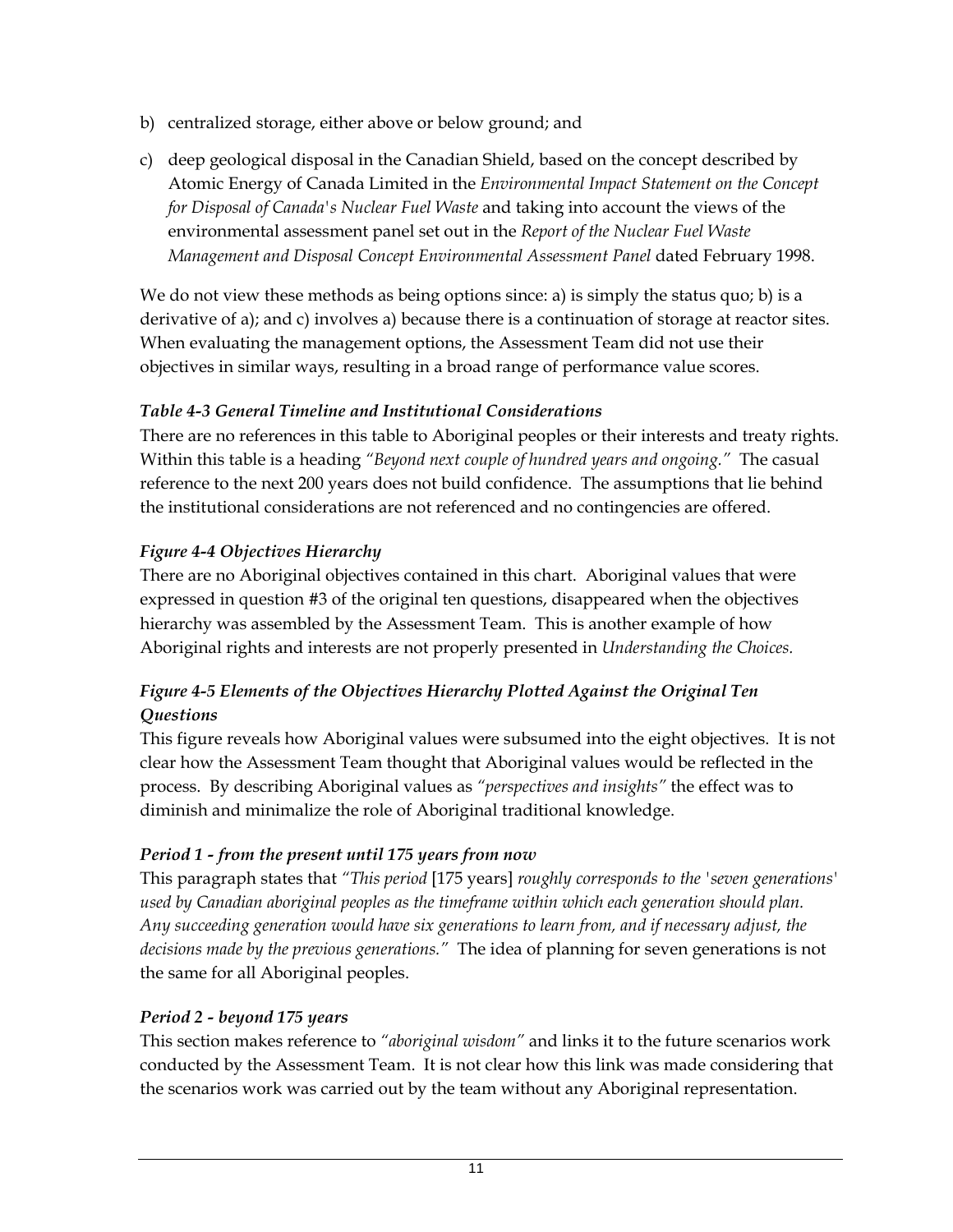Also, the gulf between Western conceptions and Aboriginal wisdom is significant. Chief Seattle described the relationship of man to Earth:

"The Earth does not belong to man; man belongs to the Earth. This we know: all things are connected, like the blood that unites one family. Whatever befalls the Earth befalls the sons of the Earth. Man did not weave the web of life. He is merely a strand in it, and whatever he does to the web, he does to himself.<sup>1</sup>

It is not clear why the following statement *"…that it is not prudent to assume social, institutional, or environmental continuity from the present"* would be applicable for 175+ years but not for the first 175 years. The issue of social, institutional or environmental continuity, even to the end of this next century, would be speculative.

For the period 175+, NWMO states "…*it is possible to predict the geological characteristics with some confidence…"* This is a speculative statement since geology is considered by many as a descriptive science; not a predictive one. The acknowledgement by the Assessment Team of the extreme speculation involved with physical environmental conditions, and humaninduced or natural stresses on the ecosystem, casts serious doubt on the vision of what may or may not be taking place over the next hundreds of years.

#### **Chapter 5 / An Assessment**

This chapter involves a discussion of objectives as they were understood by the Assessment Team. Since this team lacked Aboriginal representation, the objectives do not involve Aboriginal traditional knowledge, and the structure of this hierarchy diminishes the Aboriginal role. As indicated previously, the references to Aboriginal peoples were made by non-Aboriginal individuals.

#### *Objective 1: Fairness*

 $\overline{a}$ 

On page 57, one of the advantages for geological repository is stated as *"…the fact that the current generation would bear most of the cost, which was regarded as fair since our generation also obtained the most immediate and direct benefits from using the fuel."* Clearly, this is not something that can be said for Aboriginal peoples who live in poverty in Canada. Some of our constituency is facing double jeopardy because not having enjoyed the immediate and direct benefits of nuclear power, they are now being asked to share in a risk situation for thousands of years.

In Figure 5.1 Fairness Influence Diagram, no reference is made to Aboriginal peoples. It also reduces the risk component to a small periphery location on the diagram and connected to *"Availability of information desired by Canadians."* The assumption appears to be that risk associated with high level radioactive waste can be reduced simply by the availability of information.

<sup>&</sup>lt;sup>1</sup> Mercredi, Ovide. In the Rapids. Toronto: Penguin, 1994.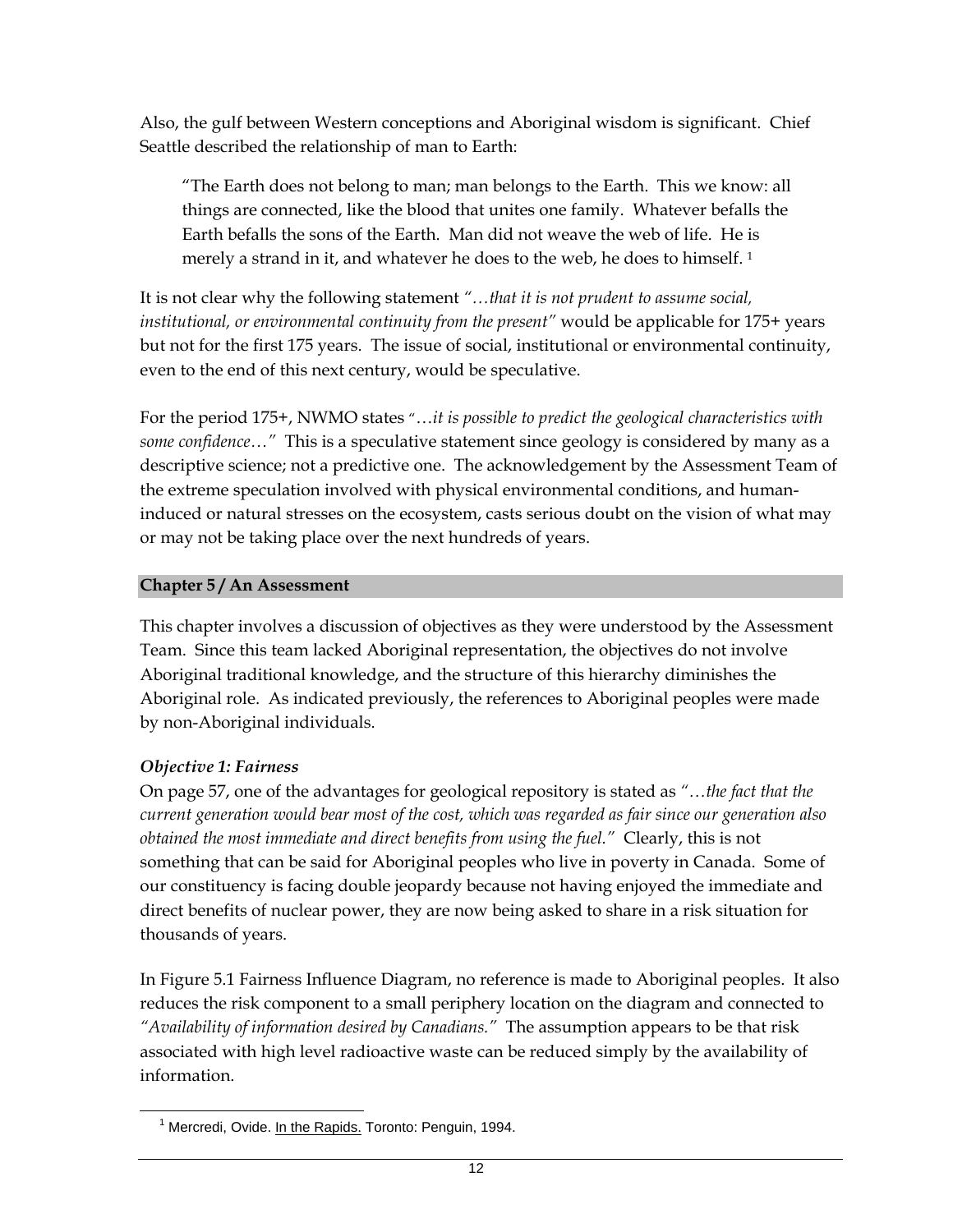#### *Figure 5.2 Fairness Scores*

This figure does not indicate the number of participants on which it is based. This is true for all subsequent figures illustrating how various objectives have scored. The figure does not indicate regional differences.

# *Objective 2: Public Health and Safety*

The human ability to forsee public health and safety concerns for 0-175 years and 175+ requires imagination. Given what has occurred in the past 175 years and beyond, the NWMO predictions for the future are speculative. There is recognition that *"social instabilities"* might occur, and that there could also be lax safety operations over time in regard to on-site and centralized storage facilities. In consideration of deep geological repository, the questionable statement is made that *"…security does not depend on human institutions"* since the materials would be very difficult to access. They could be very difficult to access for our generation, but what about 400 years into the future? Acknowledgement that a *"containment breach"* of nuclear fuel waste in a deep repository would be difficult to detect and address is of significant concern. There would need to be monitoring for thousands of years to detect any containment breach. This is not addressed in the consideration of deep geological repository.

# *Objective 3: Worker Health and Safety*

On the subject of deep geological repository, the NWMO asserts that in regard to long-term worker risk *"…there are essentially no workers beyond the 175-year period. Once the geological repository is closed, it does not require additional worker activities."* This statement is based on the assumption that there would be no containment breach in the thousands of years to come. On page 58, the Assessment Team previously acknowledged that there could be containment breaches and they would be difficult to detect. Addressing such a scenario has not been considered from the point of view of worker health and safety.

# *Objective 4: Community Well-being*

This section contains a reference to Aboriginal peoples stating *"…Canada's Aboriginal peoples may have a particularly significant stake."* In referencing the Aboriginal peoples of Canada, the possessive *"Canada's"* should not be used. The relationship of Aboriginal peoples to this issue is far more than a *"stake"* which implies an economic interest. Aboriginal interests are far greater than this concern. (See previous message - Chief Seattle) The NWMO admission that *"Smaller, more remote communities may be more vulnerable to impacts"* is of great concern since many Aboriginal peoples live in rural and remote communities across Canada.

*"Many other communities, including Aboriginal peoples, may be socially or culturally impacted based on their unique values and perspectives, irrespective of where they live."* The inclusion of Aboriginal peoples with mainstream communities is misleading. Aboriginal peoples have treaty and Aboriginal rights, which must be upheld and protected.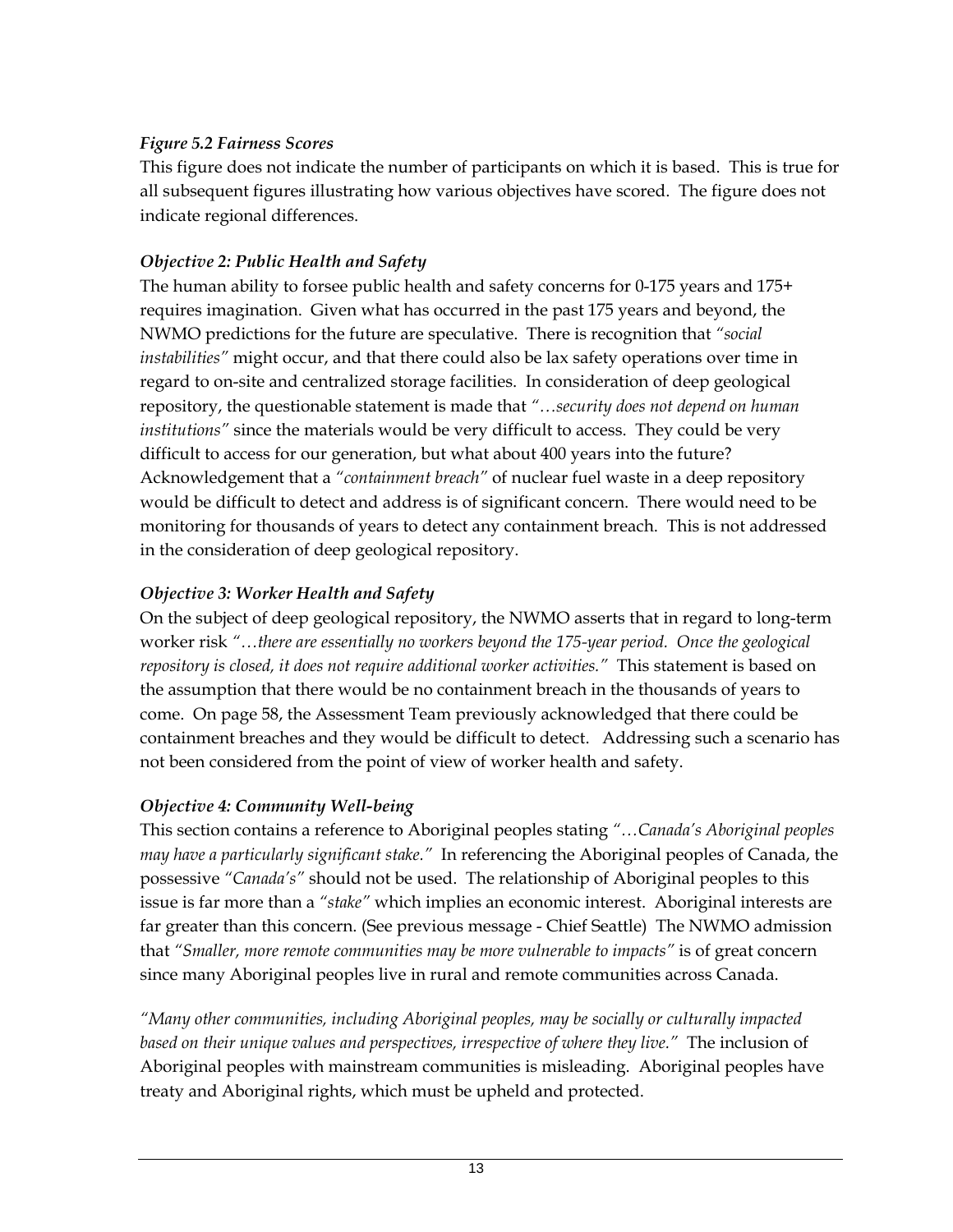The Assessment Team has acknowledged their lack of capacity to handle Aboriginal interests. On page 64 they state:

*"While the importance of factoring in and addressing the concerns of Aboriginal peoples is recognized in general, and specifically concerning this objective, the Assessment Team did not feel capable of anticipating the perspective of Aboriginal peoples. The perspective of Aboriginal peoples will need to be understood and brought into the assessment in regard to assessing the methods on community well-being, as well as on each of the other objectives identified in this assessment*. "

It is clear from this statement that the Aboriginal agenda in the NWMO three-year study process lags behind the mainstream process. The Assessment Team did not anticipate what Aboriginal peoples would say; however, they have included references to Aboriginal people throughout the report.

In Figure 5-7 Community Well-being Influence Diagram*,* a small pod is labeled *"Aboriginal peoples."* This pod is linked to *"Number, size, nature of communities impacted"* which is linked to *"Community economic health"* and "*Community social/cultural quality*." This relationship of Aboriginal peoples to community well-being does not capture Aboriginal concepts of community.

#### *Objective 5: Security*

 $\overline{a}$ 

Regardless of whatever selected management approach is chosen, it will need to maintain security over a *"very long timeframe."* We are told that deep geological repository was rated highly in the post-175 year time period, despite security concerns of the repository being a *"plutonium mine."* The confidence that deep geological repository will provide the greatest security is only speculative. We have been told that the waste would be difficult to access but this is based on the assumption that science would not also provide future groups new and innovative ways to reach the plutonium. We are also told that *"Security risks could also be increased if the facility became a target for civil disobedience."* There are other security risks besides civil disobedience which were not considered such as terrorist attacks or state incursions.

Aboriginal peoples need only reflect back 500 years to envision a period of time when settler society did not exist. According to Martin Rees of Cambridge University, "the odds are no better than 50-50 that our present civilization…will survive to the end of the present century… unless all nations adopt low-risk and sustainable policies based on present technology."2 If we accept that our present civilization stands only a 50-50 chance of surviving for the next 100 years, it would be highly speculative to guess what would exist in 175 or 175+ years.

<sup>&</sup>lt;sup>2</sup> Rees, Martin. Our Final Century. London: William Heinemann/Random House. 2003.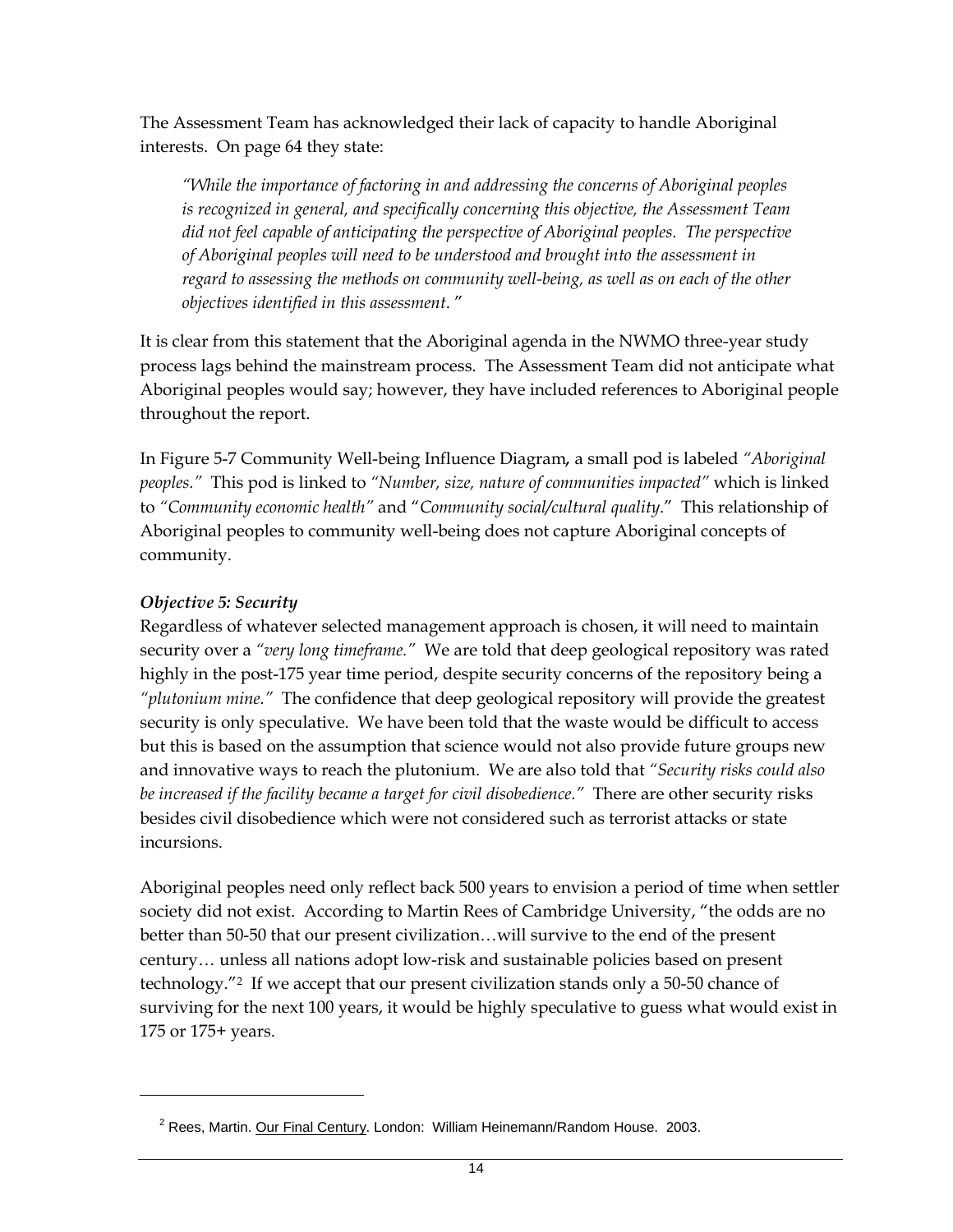#### *Objective 6: Environmental Integrity*

This objective concerns the importance of a management approach ensuring environmental integrity over the long term. It is not comforting to learn from NWMO that:

*"It is, of course, very difficult to be precise regarding the environmental impacts of the various approaches. This is especially true in the cases of the geological repository and centralized storage approaches because the impacts on the environment that each approach would produce depend greatly on where the new facilities would be located, something which is not yet known. The long timeframes involved also add to the difficulty of being precise for all three of the approaches."* (pages 67-68)

In the case of nuclear fuel waste, *"long timeframes"* requires considerable imagination to encompass periods of time such as 200 years, 400 years, 1000 years and thousands of years. The Haudenosaune have accurately commented on this type of long range planning: "…we observe that no machinery or other invention made by human hands was a permanent thing. Nothing humans ever built, not even the pyramids of Egypt maintain their purpose indefinitely. The only universal truth applicable to human-made devices is that all of them fail in their turn."3

In this section, the Assessment Team is completely silent on Aboriginal traditional knowledge and its role in the objective of environmental integrity. During the Federal Environmental Assessment Review process in 1998, Aboriginal participants were reported to lack "…confidence in the current proposals of science and technology to manage nuclear fuel waste safely in part because these proposals do not incorporate traditional knowledge."4 When the NWMO undertook a preliminary meeting with Aboriginal traditional knowledge holders in September 2003 the importance of this knowledge was made abundantly clear. Members of the Assessment Team should have been aware of the importance of Aboriginal traditional knowledge because of its inclusion in many international undertakings that Canada has made. For example, Principle 22 of the Rio Declaration states:

 "Indigenous peoples and their communities…have a vital role in environmental management and development because of their knowledge and traditional practices. States should recognize and duly support their identity, culture and interests and enable their effective participation in the achievement of sustainable development."5

In Figure 5.11 Environmental Integrity Influence, the diagram contains no reference to Aboriginal peoples or Aboriginal traditional knowledge and our relationship to environmental integrity.

 $\overline{a}$ <sup>3</sup> Knudtson, P. and Suzuki, D. Six Nations Iroquois Confederacy, "The Haudenosaune Declaration of the Iroquois. Wisdom of The Elders. Toronto: Stoddart. 1992.

<sup>4</sup> Minister of Public Works and Government Services Canada. Nuclear Fuel Waste Management and Disposal Concept: Report of the Nuclear Fuel Waste Management and Disposal Concept Environmental Assessment Panel. Hull. 1998.

<sup>&</sup>lt;sup>5</sup> United Nations. Rio Declaration on Environment and Development. New York. 1992.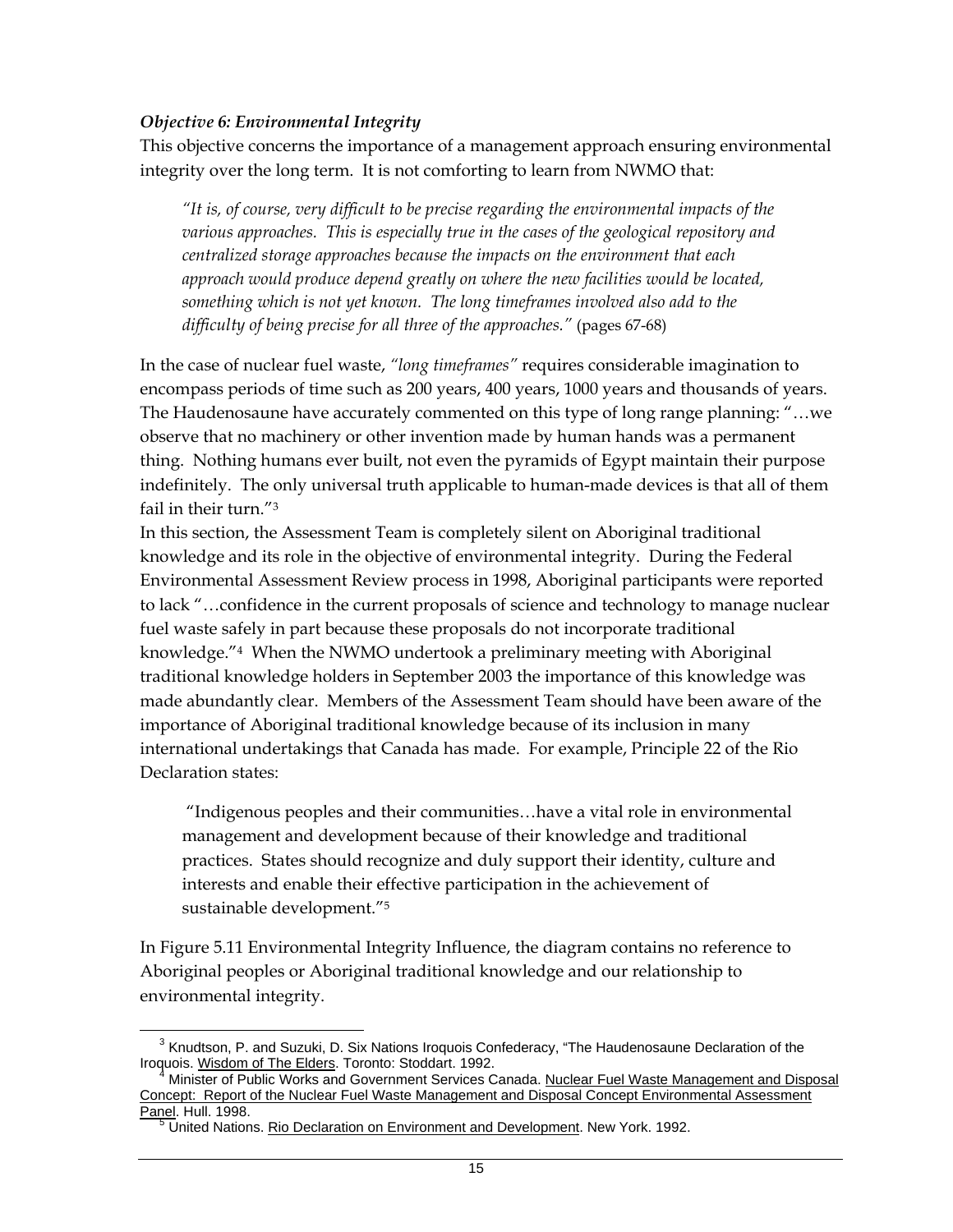The Assessment Team informs us that *"The geological repository, like the centralized storage approach, requires waste transportation, but the environmental effects of this were not regarded to be substantial."* The issue of transporting used nuclear fuel waste is of particular importance and concern for Aboriginal peoples, yet there is a lack of information in this document concerning distances that the waste would need to be transported as well as the methods to be used in transportation. There are many questions concerning transportation of nuclear fuel waste including assessing the potential impacts on Aboriginal communities and contingency plans. There is no reference to any consultation process to take place with Aboriginal communities along transportation routes. Transportation of large quantities of used nuclear fuel waste through Aboriginal communities will be a source of great concern and protest; it is unfortunate that the Assessment Team chose to side step this issue.

#### *Objective 7: Economic Viability*

The considerations of economic viability are based on the need for costs to be reasonable and that adequate economic resources are available in the future. This brings into focus our central interest and concern about how actions will resonate for hundreds and thousands of years into the future. In the case of geological repository, the Assessment Team recognized that:

 *"The possibility also exists that an unforeseen breach of containment would produce future costs, including clean-up costs, but the likelihood was estimated to be substantially less than in the case of above-ground approaches."* (page 70)

It is logical that there would be considerable expense involved with an *"unforeseen breach of containment"* in a geological repository, even if we accept that the likelihood would be lower than the other two management approaches. Previously, under Objective 2, we learned that a containment breach in a geological repository would be relatively more difficult to detect and address; therefore, one could only assume that once a breach had been discovered, it would have already grown to dimensions that would require considerable expense. There would need to be large funds available for such an unforeseen breach of containment. Under Objective 7, we are informed that:

*"Even though the up-front costs with a geological repository would be very large, the fact that they would be over and done with relatively quickly gave most team members more confidence in the financial surety of the geological repository approach."* (page 70)

The history of the nuclear industry and its failure to accurately forecast the costs of projects, makes us skeptical of economic viability plans for storage of nuclear fuel waste. Added to this is the impossibility of making financial considerations hundreds of years into the future, far beyond the time horizons involved with any other financial planning activities.

#### *Objective 8: Adaptability*

The Assessment Team regarded adaptability as a fundamental objective for selecting a management approach. This concept of adaptability reflects NWMO's stated intent *"…not*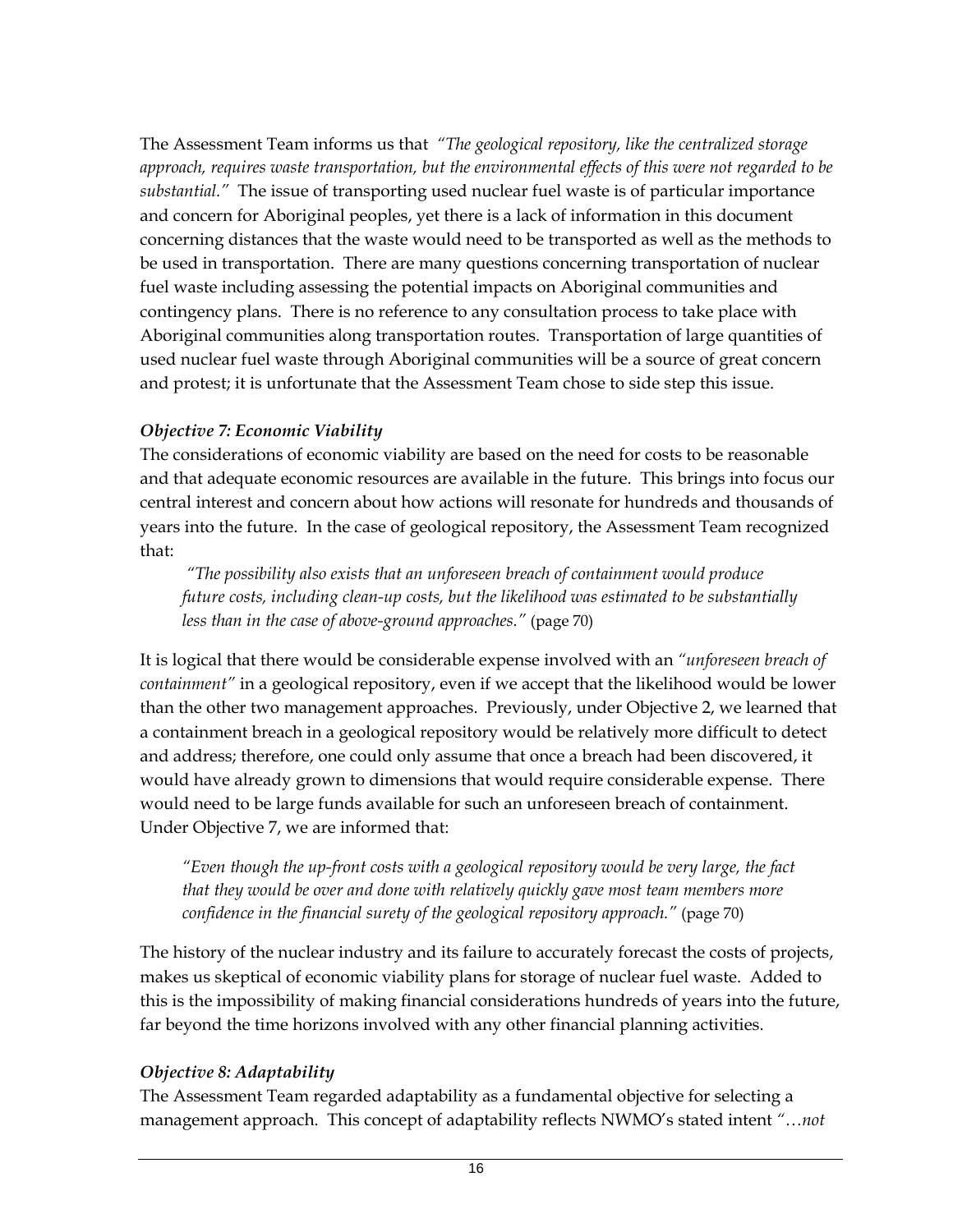*to place burdens or obligations on future generations that will constrain them."* Statements such as these are bland assurances that cannot cover the potential risks to future generations. The impact on future generations will certainly be greater than simply having reduced flexibility or limited options.

According to AECL's document, The Disposal of Canada's Nuclear Fuel Waste (1994), the buried nuclear fuel waste will heat up the surrounding rock for tens of thousands of years and this rock will not return to its original temperature for more than 100 thousand years.<sup>6</sup> The intent not to place burdens on future generations appears hollow against this magnitude of time. According to the Ontario Royal Commission on Electric Power Planning (1978), the toxicity of this nuclear fuel waste will be present for a period of 10 million years.7

In Figure 5.15 Adaptability Influence diagram, there is no reference to Aboriginal concerns. The linkages between the various pods are not apparent. For example, the potential for catastrophic and chronic failure of containment, including transportation, appears quite far from the core consideration of adaptability.

#### *Strengths and Limitations of Alternative Methods*

This section summarizes the views of the Assessment Team and shapes the deep geological repository option as the most favourable. The Team states that *"Advance 'proof' that such a system works is not scientifically possible because performance is required over thousands of years."* There is no comment on the logical extension of this statement; if scientific proof is not possible, then producing nuclear waste without having a practical means to destroy or neutralize it, is an imprudent policy.

# PART 3 / TOWARDS A MANAGEMENT APPROACH

# Chapter 6 / A Responsive Framework

 $\overline{a}$ 

In discussion of a responsive framework, no reference is made to the lack of engagement with Aboriginal peoples for the identification of issues and concerns. The Aboriginal traditional knowledge workshop referenced was an introductory meeting, and participants were clear that this was only the beginning of the process. NWMO's attempt to produce a responsive framework failed to engage with Aboriginal peoples and provide the resources necessary to carry out a proper dialogue. The framework has no consideration of Aboriginal and Treaty rights so it is hard to see the framework as being adequate to carry out development of a management approach.

# *Table 6-1 What Needs To Be Considered? The Assessment Framework*

Aboriginal content in this table is reduced to a footnote concerning Aboriginal traditional knowledge. The assessment framework fails to take into consideration that the nuclear

<sup>&</sup>lt;sup>6</sup> Atomic Energy of Canada Limited. The Disposal of Canada's Nuclear Fuel Waste. Ottawa. 1994.

<sup>7</sup> A Race Against Time. Ontario Royal Commission on Electric Power Planning. Toronto. 1978.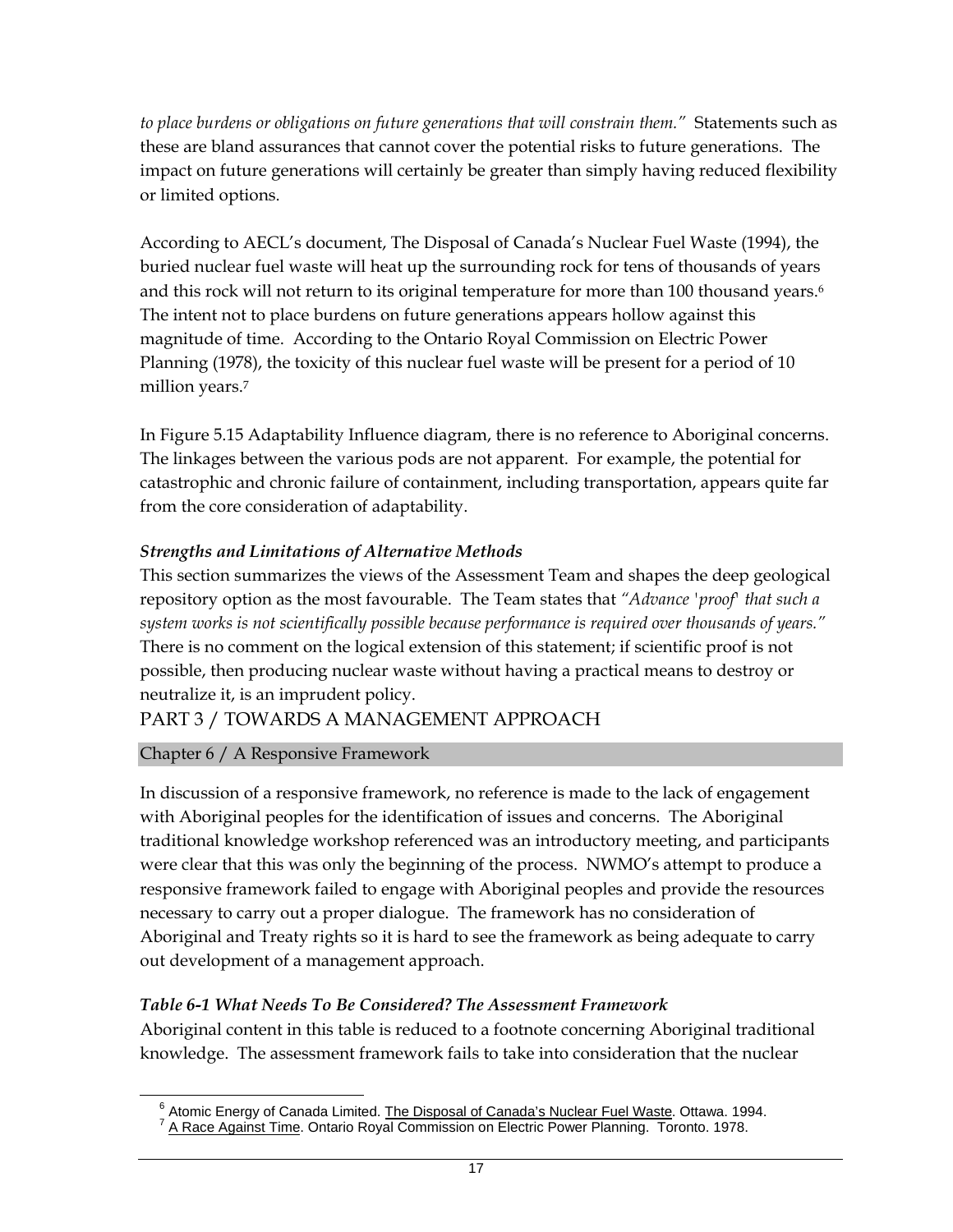industry impacts the environment long before any power is generated. The mining and processing of uranium creates waste disposal problems, many of which remained unresolved. The nuclear industry and its relationship with Aboriginal peoples is non existent. No historical linkage is provided as to why it took the nuclear industry over 30 years to begin ensuring the safety and security of all Canadians in regard to nuclear fuel waste.

NWMO states that Canadians who participated in the mainstream dialogues were *"technological optimists."* These individuals reflect industrial age wishful thinking that science and technology will continue to advance for hundreds if not thousands of years into the future. It is clear that Canadians are looking for greater transparency and information from NWMO. We agree with this, and view NMWO's information as biased in its support of: geological repository; ongoing production of nuclear fuel waste by the nuclear industry; and avoidance of the history of the relationship between the nuclear industry and Aboriginal peoples.

NWMO states that there is *"…no single technical method which will perfectly address all of the objectives…"* The hazards associated with transportation of nuclear waste and the difficulties of dealing with large quantities of nuclear waste over thousands of years presents a problem of considerable magnitude. The threat of nuclear fuel waste to human health is for a period beyond the planning and management capabilities of humans. While we have no expectation of a perfect technical method to deal with nuclear fuel waste, this should not be interpreted as a willingness to accept a solution that will provide a reason for the nuclear industry to continue creating nuclear fuel waste.

At the conclusion to Chapter 6, NWMO puts forward the argument that *"…well informed and reasonable people can disagree on a particular method…"* While they recognize that there are a diversity of views regarding what the future may hold, they have adopted a narrow focus on the issue and have not addressed the legacy of the nuclear industry, especially in its dealings with Aboriginal peoples. Decisions about nuclear fuel waste are connected fundamentally to both the history of the nuclear industry in Canada, and the trust that we can have in this industry for the future.

# Chapter 7 - 8 / NWMO'S Work Continues & Engaging Canadians

NWMO invites Canadians and Aboriginal people to comment on how well the assessment framework has captured the important issues. In our view, this framework completely fails Aboriginal peoples, and we believe this would not be a surprise to members of the Assessment Team. There was no Aboriginal involvement in creation of the framework; this simple fact explains its failure. NWMO recognizes that there are information gaps and unresolved issues, and we accept their undertaking to address these issues in the coming months.